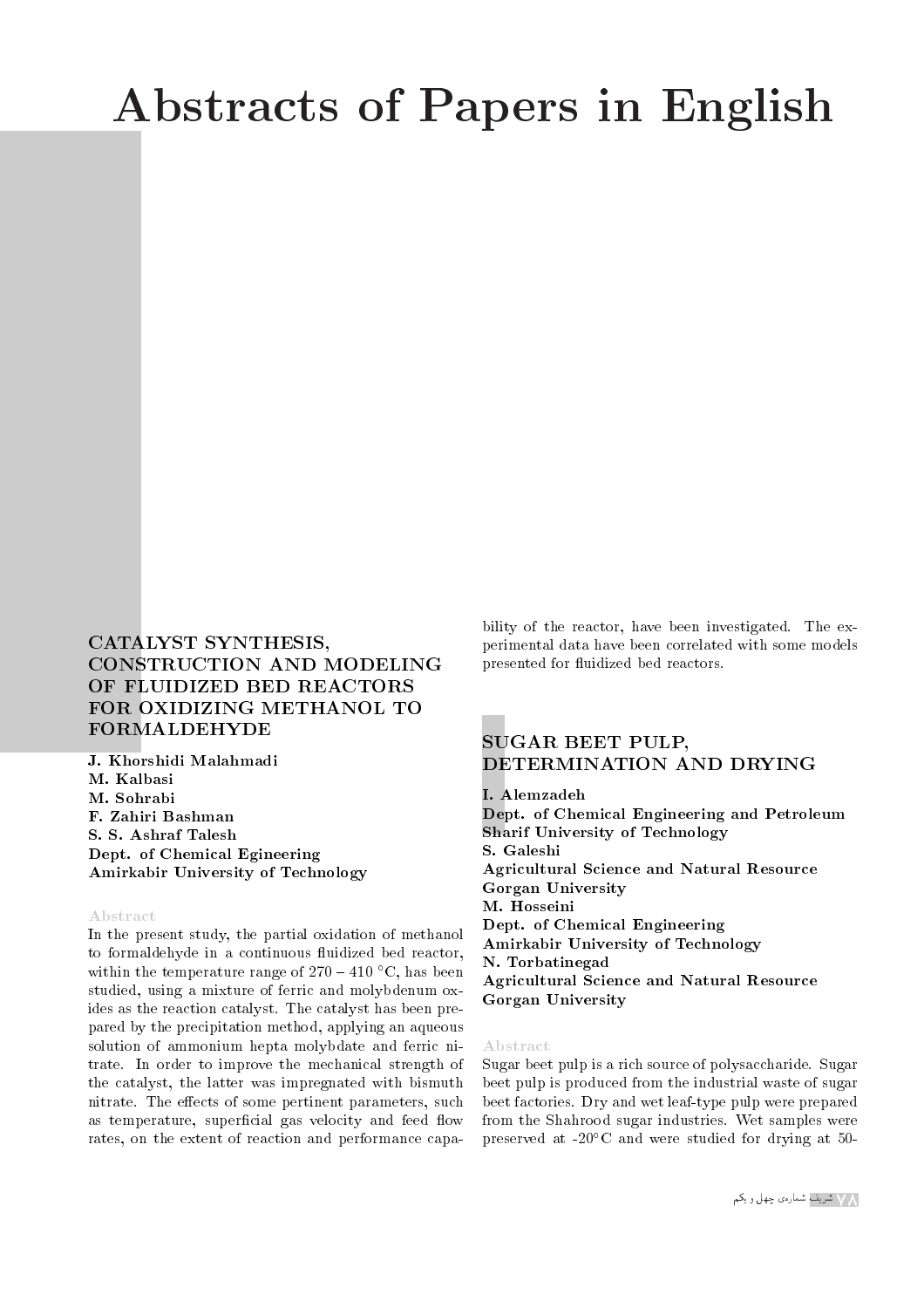$100^{\circ}$ C in a tray drier with hot air. The results indicate that  $80^{\circ}$ C was the optimal temperature for drying wet pulp and the quality of dry samples under these conditions were better than other samples. Statistical analysis indicated the significant differences between the samples at various temperatures.

# DETERMINATION OF SORPTION ISOTHERM CURVES AND HEAT OF ISOSTRIC FOR WHEAT FLOUR

A.R. Rahimi H. Pahlavanzadeh Dept. of Chemical Engineering Tarbiat Modares University

#### Abstract

One of the most important and essential parameters in studying the behavior of material drying and industrial dryer design is the materials moisture sorption isotherm curves. These curves show the relation between the equilibrium relative humidity of the surrounding of the material, which is called water activity and moisture content. Determination of the material moisture sorption isotherm is possible by static or dynamic systems. It could take many days, even weeks, to reach equilibrium in the static system. For this reason, a laboratory device, developed for / determining moisture sorption, using the dynamic method, was designed and constructed.

Moisture sorption tests of wheat flour in the dynamic device were undertaken at 25, 35, and  $50^{\circ}$ C, at different water activities. The BET, GAB, Oswin, Smith, Iglesias-Shirife, Chung-Pfost, Halsey and Henderson sorption models were used for fitting the experimental data that resulted from the absorption process. The GAB, Chung-Pfost and Henderson models fitted the experimental data well. The net isosteric heat of sorption was determined by using the Henderson model and the Clausius-Clapeyron equation. This amount decreased from 33.34 to 2.98 (KJ/mole), with increasing moisture content from 0.02 to 0.20 (Kg water/Kg d.b) for wheat flour.

# COMPARISON AND SUGGESTION OF BEST EOS'S TO PREDICT PHYSICAL PROPERTIES IN WAX/CATALYST SEPARATION BY SUPERCTITICAL HEXANE

A. Amiri M.A. Moosavian

## Dept. of Chemical Engineering University of Tehran

#### Abstract

Separation of a Fischer-Tropsch catalyst from its liquid products (wax) is one of the major challenges of slurrybubble-column reactors. This problem, in fact, stems from the high viscosity and, therefore, the low catalyst separation rate of the reactor outlet wax. Supercritical Fluid Extraction is one of the best techniques to solve this problem, because of its excellent characteristics and also its high ability to modify the physical properties of the wax, such as viscosity and density.

It should be noted that modeling and studying this separation process requirees the mentioned physical property Datum for the supercritical fluid. But, calculation of them cannot avoid mistakes in the near critical/supercritical region.

In this work, after studying some theoretical correlations, the best equations-of-state are proposed to predict the density, viscosity and thermal conductivity of light/heavy hydrocarbons and their mixtures. Then, the calculation of these physical properties is carried out for near-critical hexane and its mixture with wax by proposed EOS's. Results indicate that an increase of hexane in its near-critical operating condition has more in fluence on the physical properties improvement of wax when using the supercritical phase of the hexane (in comparison with gas and liquid states).

## FRUCTOSE PRODUCTION FROM GLUCOSE BY ENZYMATIC **METHOD**

A. Kazemi Veisari J. Kash Bioenvironmental Research Center Sharif University of Technology

#### Abstract

Glucose syrup containing glucose and fructose was converted to fructose using glucose isomerase under optimized conditions, such as pH and temperature. Date syrup has sucrose, glucose and fructose. The main purpose of this research work is to convert the glucose of date syrup to fructose by enzymatic process and to obtain the optimum conditions for the best activity of the enzyme (IGI). This operation has been done in the same way as the process for producing HFCS. The process has been done in a batch system with immobilized glucose isomerase in specied ranges of pH: 6-8.5 and temp. (30-  $90$ <sup>o</sup>C.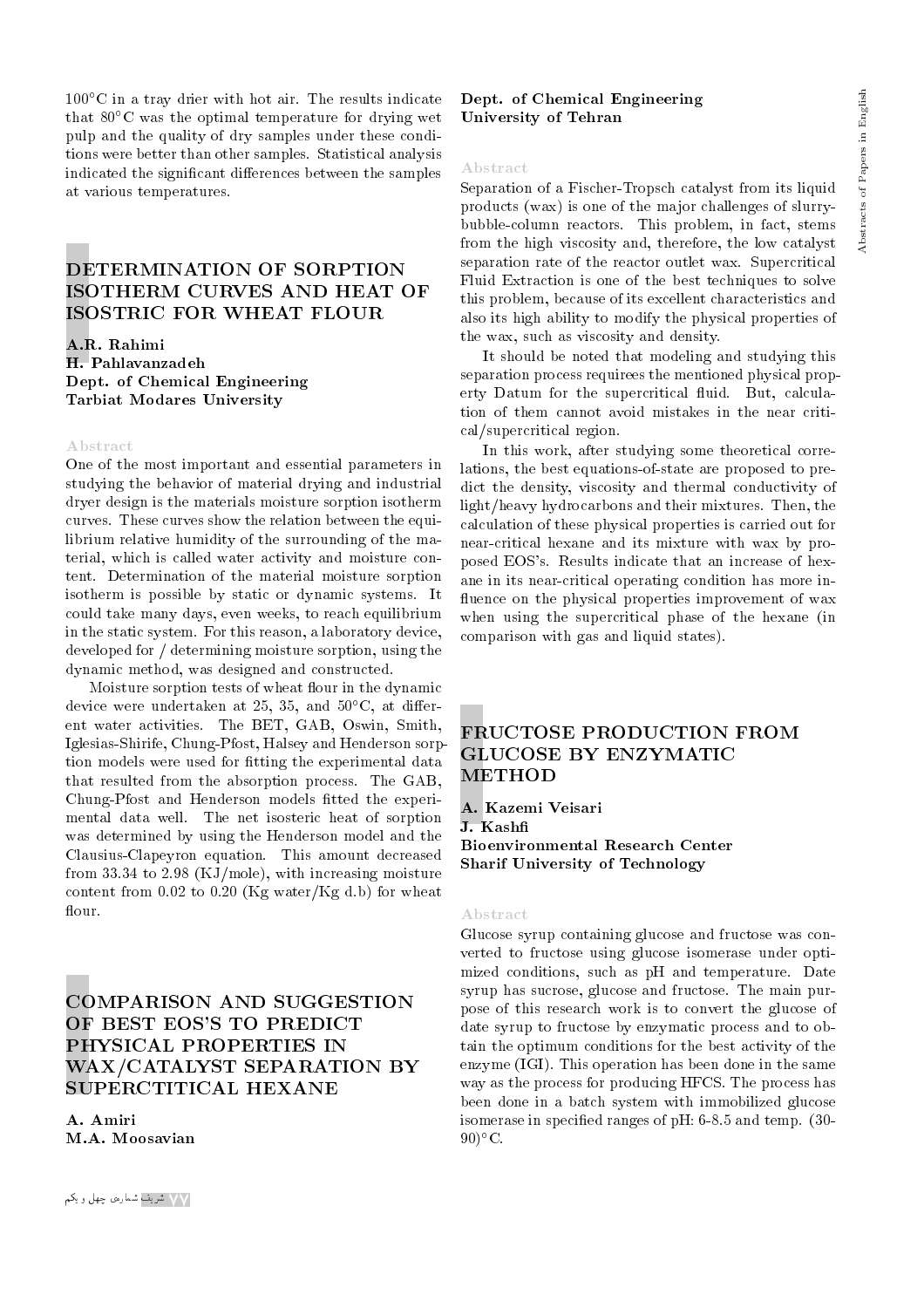The best optimum temp. and pH were  $(50-60)$ °C and 7-7.7, respectively, the required time would be 30 minutes.

## MATHEMATICAL MODELING OF Co<sub>2</sub> SOLUBILITY IN MIXTURE OF AMINS SOLVENT

H. Pahlavanzadeh Dept. of Chemical Engineering Tarbiat Modares University H. Mohseni Faculty of Engineering Slamic Azad University, South Branch

## Abstract

The separating of carbon dioxide gas is the main processes in gas treatment. Often, in order to separate carbon dioxide from the natural gas flow, a method of absorption, along with the chemical reaction, by Alkanolamine solutions, is used. In this research, the thermodynamic model of carbon dioxide gas solubility in an aqueous mixture of MEA and MDEA has been studied and the model parameters are given. In this model, for the calculation of a short range term, the UNIQUAC-NRF model is used as a Non-electrolyte model and, for stating a long range term, the model of Pitzer-Debye-Huckel has been used. This model is extended at different temperatures and the interaction parameters for the mixture of MDEA-MEA-H2O-CO2 were optimized. The results obtained from this model, in comparison with the work of Li-Mather, are more accurate.

## SIMULATION OF DETERGENT SPRAY DRYING

M. Kalbasi

Dept. of Chemical Engineering Amirkabir University of Technology M. Mohammadi Process Development and Engineering Division-Research Institute of Petroleum Industry

#### Abstract

Nowadays, most chemical and food products are offered in powder or granular form, such as detergent powders, and, for this, factories use a spray dryer tower in their processes. For spray drying, a hot gas contacts with droplets and, during this contact, momentum, heat and

mass transfer are carried out simultaneously. In this simulation, a model has been presented to predict operational conditions, including drying time and the height of the tower and the effect of various parameters has been studied. For this purpose, equations of momentum, heat and mass balance have been derived and dimensionless numbers and heat and mass transfer coefficients are calculated. Then, all the equations are composed in a computer spreadsheet program. For solving the driven differential equations, a time step was considered and solved using a finite-difference method. The model was veried using industrial data and good agreement between them was achieved. The results of this simulation are useful for new dryer designs, the optimization of existing units and for evaluation of the changes in their operating conditions.

# TURBIDITY REMOVAL IN PRODUCTION OF CLARIFIED POMEGRANATE JUICE WITH GOOD QUALITY

H. Aziztaemeh J. Razavi A. Kazemi Veisari Dept.of Chemical Engineering and Petroleum Sharif University of Technology

### Abstract

Living in industrial centuries has changed the food pattern of different societies. Very high fruit juice consumption has related the quality of this product to consumer need. Turbidity is an old problem in this industry and, in this way, clarication is very signicant. Pomegranate is an important fruit in Iran, which is a big producer of it, with good quality, whilst a considerable amount of this concentrate is damaged because of lack of consideration to the clarification processes.

In this research, pomegranate juice is analyzed and the effect of clarification methods on its quality is studied. Some materials, such as Gelatin, Kieselsol and Enzyme are tested and, in each case, optimum consumption and their advantages for clarification are studied.

# BIOTREATMENT OF WASTEWATER FROM DAIRY PROCESSING PLANTS

# V. Maghsodi

Biochemical and Bioenvironmental Research Center (BBRC)